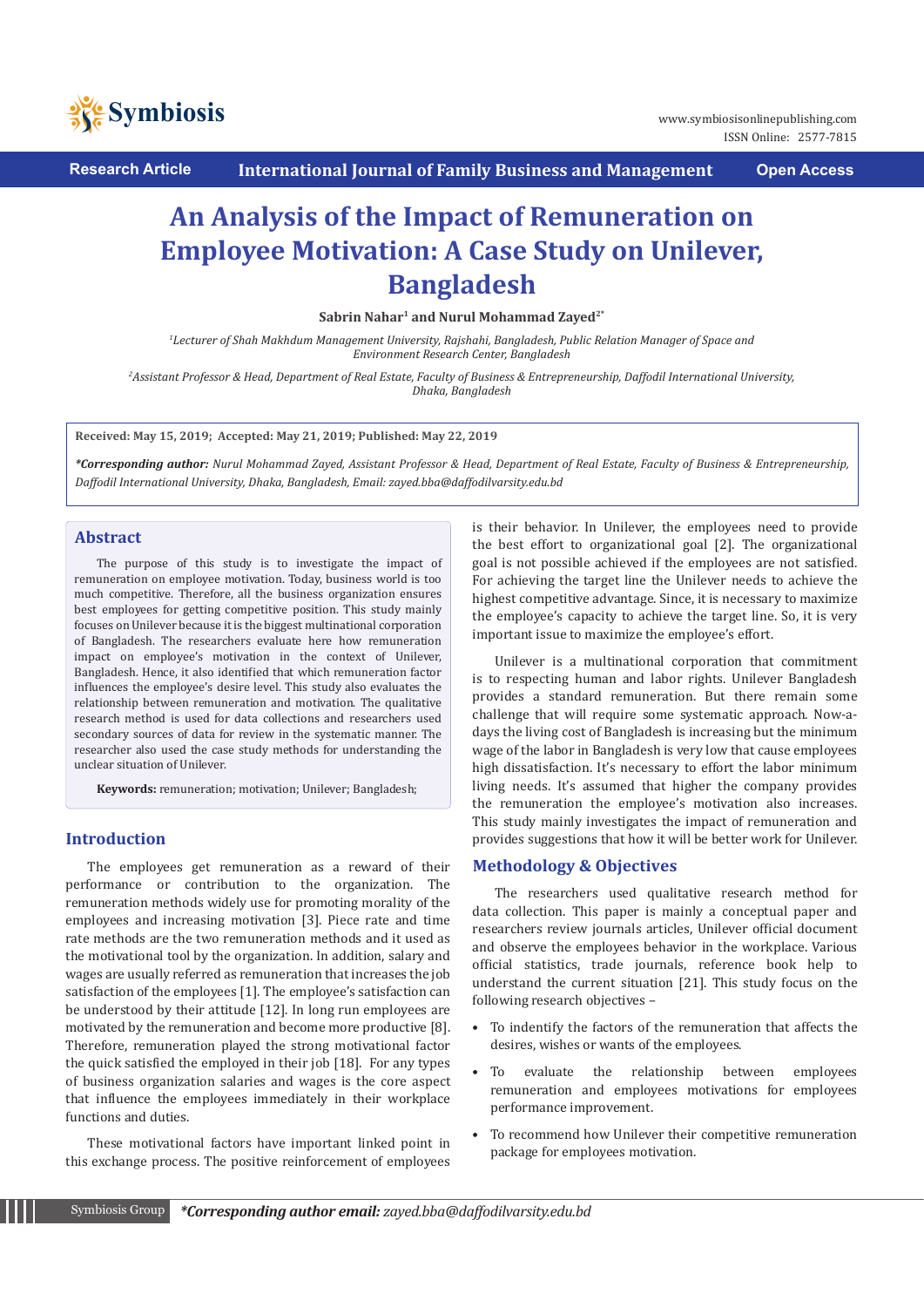## **Literature Review**

This part provides the existing variables and link between the variables. The researchers also focus on research objectives at time of mapping the literature review.

### **The factors of the remuneration that affects the desires, wishes or wants of the employees**

The employee's wants desire and wishes influence by various several factors of remuneration. These factors are divided into two categories – internal and external factors.

#### **Internal Factors**

The employee's remuneration is impacted by the internal factors. The internal factors are –

- Strategy of Company the company overall strategy pursues by the employees remuneration. Therefore, the organization needs to pay higher than their competitors for quick and sustainable growth.
- Performance appraisal and job evaluation -satisfactory wage with the different level of job. The award provided to the employees through their performance appraisal.
- Employees related factors the remuneration severally related to the employees. The employees are related to various factors like –
- $\supset$  Seniority seniority mostly effect on the remuneration structure and most senior person in Bangladesh are getting higher pay here.
- Performance employees pay always depend on performance and reward performance is work as high motivation.
- Experience employees can get reward or valuable insights on their experience basis.
- Potential individual employees are paid by organization on the basis of their potentiality. Therefore, if a junior employee has more potentiality they get the rewards.

#### **External factors**

There are also some external factors exist that are influence the desire level of employees.

- Labor market –the labor supply and demand is influence the labor market and salary structure. The labor gets low price if there is availability of exceeds number labor. But government makes rules for minimum wages of labor.
- Living cost employee's desire level is highly influenced by cost of living. The high living cost internally forced employees to desire high salary.
- Labor Unions the labor union absence or presence is highly depending on remuneration quantities. The labor union fixed the wage and salary level. But in Bangladesh there are no labor union exists.

#### **Theories on Work Motivation**

Motivation is the concerning issue for the organization according to their past and future activities. Motivation play vital role in the organizational environment for influencing the performance of employees [14]. In the same organization the employees are not motivate by each other. Motivation is defined by Mc. Shane as an existence individual factor that may affect the potential eagerness way and strength [15]. For supporting this definition Petri and Govern give definition "one kind of thought to propel individual and their behavior in difference aspect" [28].

#### **Reward System for Employees**

In the employee reward system the incorporate policies, practice and process are included. Employees are getting the reward on the basis of their contribution, competence, skill and market worth [13]. An organization's philosophy, strategies and policies are varied on reward system. The structure, practice and process are included into the reward system and accurate level of pay can ensure here [16].The different of benefits and financial reward are also included into reward system that together called total compensation. In this system non-financial reward is also included such as –recognition, achievement, employment, responsibility, security etc [20]. The employees are discouraged or encouraged by the organizational reward system. Among the reward system salary, bonus and privilege are the most essential part. Employees are motivated highly if they get appropriate reward system. The employee's financial and non-financial reward is given to their innovative work.

#### **Financial Reward**

There are many types of financial reward such as- direct cash pay, bonus on the basis of performance quality as the financial incentives. Bonus is the popular way of reward for the management [23]. Moreover, 7% companies' gives cash reward [30]. The contest sales considered following things such as –there are some win opportunities of every sales person, sales person should arrange both open ended and close ended contest. The contest winner will get the attractive cash [24]. Companies are given compensation and different plans on the basis of employee's performance.

#### **Nonfinancial Reward**

Non financial reward is also important to give higher motivation to the employees. In the organization individual skill management is play a vital role in learning and development.

The organizational skill management system is given the opportunities to the employees to perform best performance in motivational quality application and sullied processes [4]. Employees are very actively performed if they get recognition in the organization. Recognition plays a vital role that encourages the employees or team members for doing their task in the same way [27]. Constrictive criticisms as the feedback help to improve employee's performance. Negative reinforcement for example – mistake or giving threat to the employees is sometime cause of loss of job and some employees are tried to adjust their behavior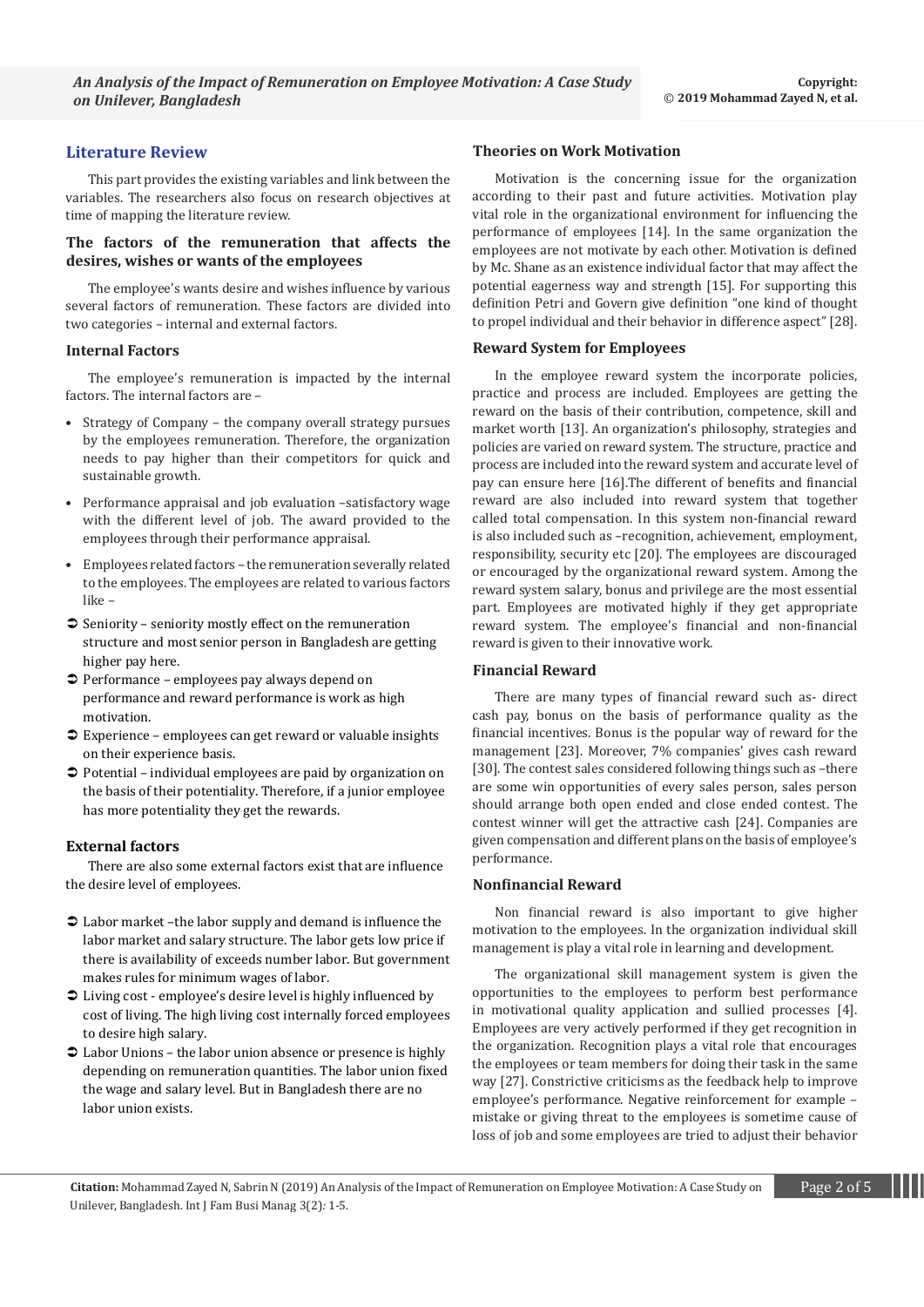for avoiding punishment [34]. The positive feedback is also work as a high motivator to the employees [16].

## **Remuneration Policy of Unilever**

Unilever remuneration policies are categorized into separate part such as – fixed pay, partial pay and so on.

- Fixed pay their strategy is to support the employees on the basis of individual skills, performance, and experience and group role. Fixed payment generally pays monthly and in cash.
- Benefits Unilever provides certain cost effective benefits that include disability and medical insurance cover, provision of death, directors' liability insurance and so on.
- Annual Bonus the annual bonus provide on the basis of annual business strategy and ability to manage the cost base flexibility. The annual bonus ability target CEO 150%, other executive directors 120%.
- Management Co-Investment Plan (MCIP) the MCIP is the share matching arrangement where the executive directors will additional retentions period.

#### **The Relationship between Motivation and Remuneration**

The organization gives remuneration for attracting qualified employees in the workplace for higher accomplishment. The remuneration satisfied the employees in the following five points

- Individual feel or behavior is depending on satisfaction level.
- Employee's satisfaction level is influenced by both intrinsic and extrinsic rewards.
- The degree of comparison with others is influenced the satisfaction level.
- Employees desire level is influenced their satisfaction level.
- The other rewards extrinsic factors lead the employee's satisfaction level.

The employee's different situation influence the remuneration and motivation's relationship. In this area some basic elements need to be constant such as

- $\checkmark$  Basic need must fulfill for fulfilling human needs.
- $\checkmark$  Comparison with other people rewards and needs equal standard level
- $\checkmark$  Reward structure focus on employees needs.

| Table-1                      |                       |                                                                                                                                                                                   |
|------------------------------|-----------------------|-----------------------------------------------------------------------------------------------------------------------------------------------------------------------------------|
| <b>Employee Remuneration</b> | Independent variables | The employees are internally influenced by the remuneration structure.                                                                                                            |
| <b>Remuneration Form</b>     | Independent variables | Employees Remuneration like-salary, wages, reward, payment encourage<br>them to work in a satisfactory level.                                                                     |
| <b>Employee motivation</b>   | Dependent variables   | The motivational process is depending on the remuneration and it highly<br>related with the employees productivity. The motivation and productivity<br>has positive relationship. |
| <b>Employee Performance</b>  | Dependent Variables   | The employees motivation and productivity positively related to<br>employees performance.                                                                                         |



Citation: Mohammad Zayed N, Sabrin N (2019) An Analysis of the Impact of Remuneration on Employee Motivation: A Case Study on Page 3 of 5 Unilever, Bangladesh. Int J Fam Busi Manag 3(2)*:* 1*-*5.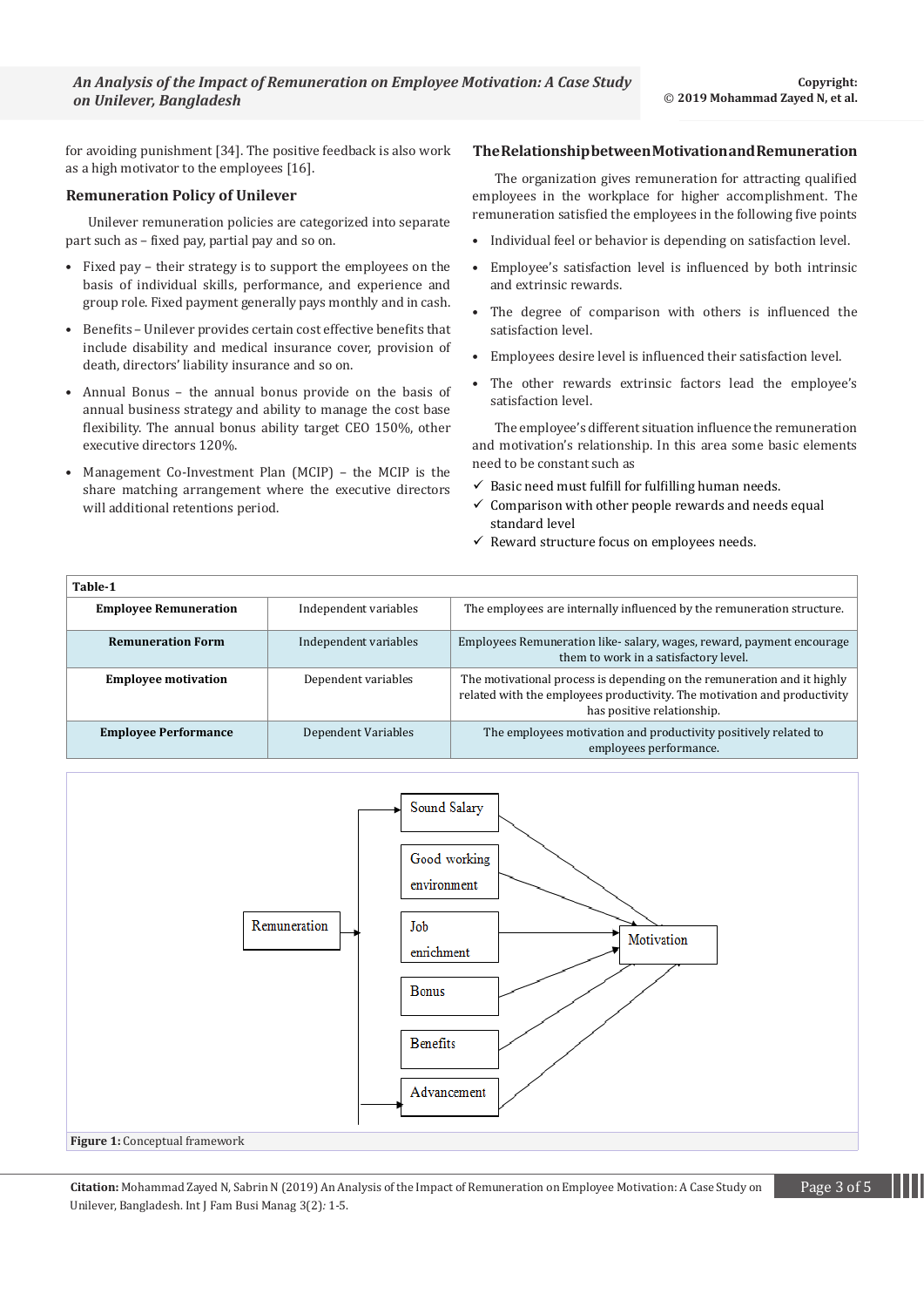

The unsatisfactory and satisfactory level of employees changed the remuneration structure for the top quality employees [26]. The motivational level of the organization is low in case of narrow focus of organization. The employees get self – confident with the regular positive feedback of the employees and improve decision making in the critical situation. Employees self confident is increased remuneration. The independent variables for this study are different form f remuneration. Motivational level is also increasing with the increasing level of remuneration [26]. It indicates a positive relationship. Moreover, if the remuneration structure is low the motivational level is also low table 1, figure 1 and figure 2.

Source: Authors' Compilation

## **Conclusions and Recommendations**

This study finds out that how the remuneration impact on the employee's motivation. Every organization tries to make their position today in this competitive business world [24]. For getting the success organization needs quality and skilled employees. Therefore, organization tries to satisfy the employees by providing a number of facilities. For the employees, remuneration is the biggest tool [13]. Therefore, this study investigates that how the remuneration impact on employee's motivation and it helps to improve the employee's performance by internal satisfaction [33]. This study used secondary sources of data and researchers focus on study objectives at the time of data collection.

The overall situation is analyzed for providing the accurate recommendation to the organization [32]. The employees are

encouraged by the performance based reward system and improved their performance for getting more reward. Therefore, Unilever should pay the employees for their high performance and call quarterly meeting it improving the performance of the employees. They should also focus on the quick feedback and superior praise to the employees for more active working environment. It's particularly true for generation X and Y and they are work nicely with the special reward program [30]. The employees expected reward system can be understood by the fair wage system. The business and employees should maintain the fairness that is the internal quality of relative business employees.

#### **References**

- 1. [Aaker DA. The value of remuneration Journal of business strategy.](https://www.emeraldinsight.com/doi/abs/10.1108/eb039503)  [2012\);13\(4\):27-32. doi: 10.1108/eb039503](https://www.emeraldinsight.com/doi/abs/10.1108/eb039503)
- 2. [Alexander GJ, Cici G, Gibson S. Does motivation matter when assessing](https://academic.oup.com/rfs/article-abstract/20/1/125/1588222)  [trade performance? An analysis of mutual funds. Review of Financial](https://academic.oup.com/rfs/article-abstract/20/1/125/1588222)  [Studies. 2007;20\(1\):125-150. doi: 10.1093/rfs/hhl008](https://academic.oup.com/rfs/article-abstract/20/1/125/1588222)
- 3. [Anderson EW, Rust RT. Customer motivation and remuneration:](https://pubsonline.informs.org/doi/abs/10.1287/mksc.16.2.129)  [Differences between goods and services. Marketing science. 2013;](https://pubsonline.informs.org/doi/abs/10.1287/mksc.16.2.129)  [16\(2\):129-145. doi: 10.1287/mksc.16.2.129](https://pubsonline.informs.org/doi/abs/10.1287/mksc.16.2.129)
- 4. [Armstrong G, Kotler P, He Z. Marketing: an introduction. Edition 9th,](https://www.amazon.com/Marketing-Introduction-12th-Gary-Armstrong/dp/0133451275)  [Pearson Education India. 2012.](https://www.amazon.com/Marketing-Introduction-12th-Gary-Armstrong/dp/0133451275)
- 5. [Barrick MR, Stewart GL, Piotrowski M. Personality and job](https://www.ncbi.nlm.nih.gov/pubmed/11916215)  [performance: Test of the mediating effects of motivation among sales](https://www.ncbi.nlm.nih.gov/pubmed/11916215)  [representatives. Journal of Applied Psychology. 2002;87\(1\):43-51.](https://www.ncbi.nlm.nih.gov/pubmed/11916215)
- 6. [Battisti, Pete."Reward to Motivate](https://www.wconline.com/articles/84721-all-in-agreement-br-reward-to-motivate)*."* Walls & Ceilings*.* 2005.